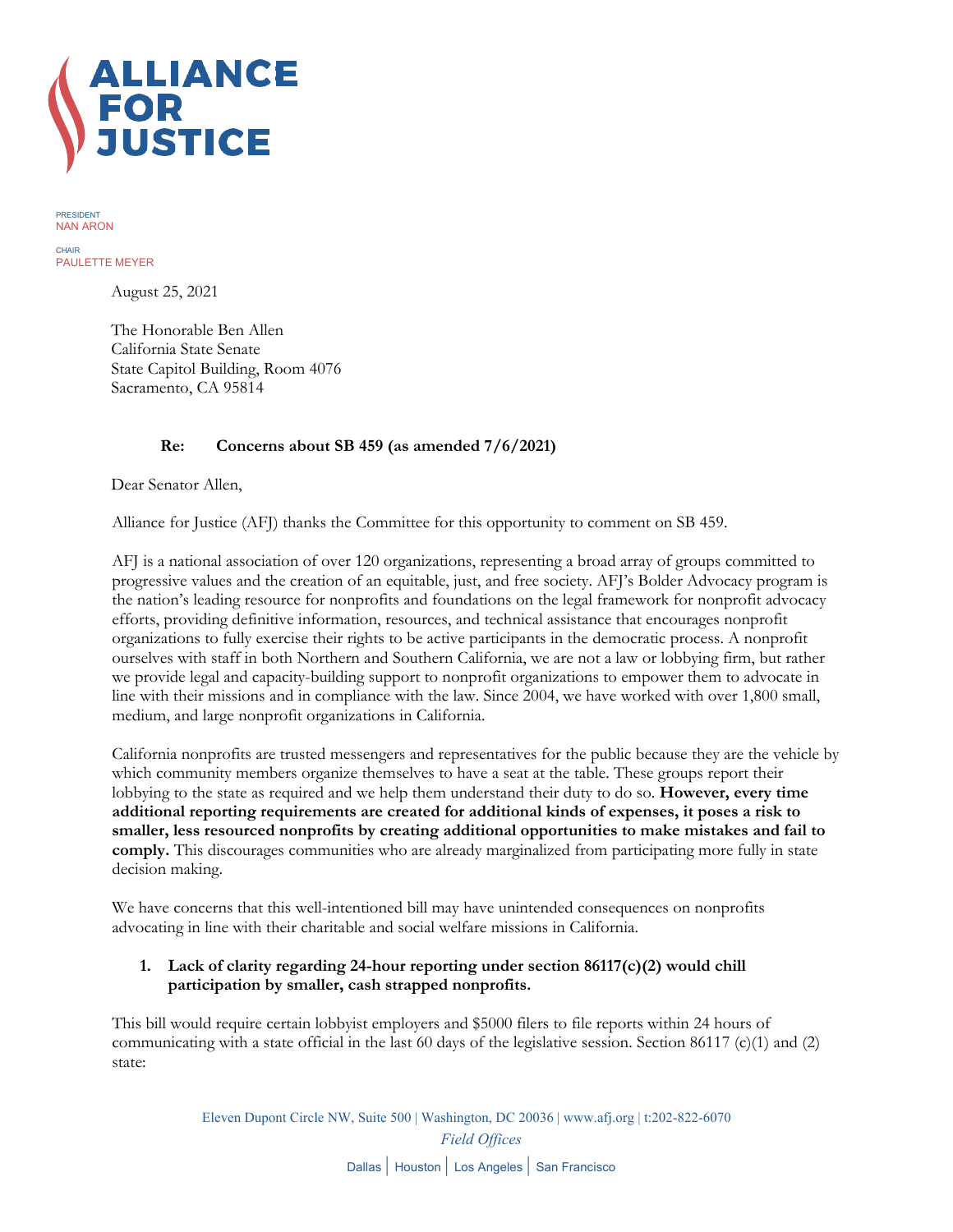(c) (1) During the period beginning 60 days before the date the Legislature is scheduled to adjourn in a calendar year for the interim recess or final recess, a person described in Section 86115 [lobbyist employers and \$5000 filers] shall file a report within 24 hours of retaining a lobbying firm to influence legislative action during those 60 days, including the amount to be paid to the lobbying firm pursuant to a contract for lobbying.

(2) A person described in paragraph (1) shall file a supplemental report within 24 hours of engaging in direct communication with an elective state official, agency official, or legislative official on behalf of that client for the purpose of influencing legislative action.

It is unclear **who** would have to file the supplemental reports referred to in section 86117(c)(2). Who is the bill referring to when it says "a person described in paragraph (1)"? Is it only lobbyist employers who hire a lobbying firm during the specified 60-day period? Would it apply to lobbyist employers who have retained a lobbying firm at some other time but whose staff members communicate directly with state officials during the specified period? Does it refer to a lobbying firm that is retained during the specified timeframe? The reference to a client makes it seem that the section is referring to a firm rather than a lobbyist employer.

It is unclear **when** supplemental reports referred to in section  $86117(c)(2)$  would have to be filed. If these supplemental reports are only required for activity that occurs during the 60-day period described in  $(c)(1)$ , it would help to specify that here.

Furthermore, it is unclear **how often** 86117(c)(2) requires a supplemental report. Does the section mean that one supplemental report is due within 24 hours of when direct communication first occurs (as seems to have been intended from what I can gather) or does it require a supplemental report within 24 hours **each time** a covered person communicates with a state official? We encourage the legislature to ensure that only one 86117(c)(2) supplemental report would only be required for each lobbyist employer each year.

The plain language of the statute does not answer these questions and leaves open the possibility that an indeterminate group of lobbyist employers or lobbying firms would have to file a report within 24 hours **every time** they communicate with a state official for the purpose of influencing legislative action. Surely this was not the intent of this section, as such a rule would have a dramatic chilling effect on political speech.

## **2. Additional reporting for "Issue Lobbying Advertisements" may pose unreasonable burdens on nonprofits who are not paying for advertising but rather communicating with their constituencies by email, text, or through online platforms.**

This bill would require lobbyist employers and \$5000 filers who authorize and pay for "Issue Lobbying Advertisements" to provide additional information in quarterly reports, to file additional reports if they spend over \$5000 in a quarter, and to include certain disclaimer language in such advertisements.

One challenge that nonprofits will face with regard to this new category of activity is that the definition of "issue lobbying advertisements" in section 86119 goes beyond paid advertising to include grassroots communications made by email or text and general or public communication made on an online platform. We appreciate the fact that staff time does not count toward the \$5000 filing threshold, but there are still many questions as to what types of messages count and how to value them for the purposes of determining what types of filing may be required. We suggest limiting this definition to paid advertising.

We urge you when considering this bill to think not only of how these additional reporting requirements would apply to people who have ample resources to hire attorneys and file reports but of the vast majority who do not. There will always be interests with enough money to hire professionals to be on call every day to be able to comply with 24- and 72-hour reporting requirements. **But additional reporting mandates, new**